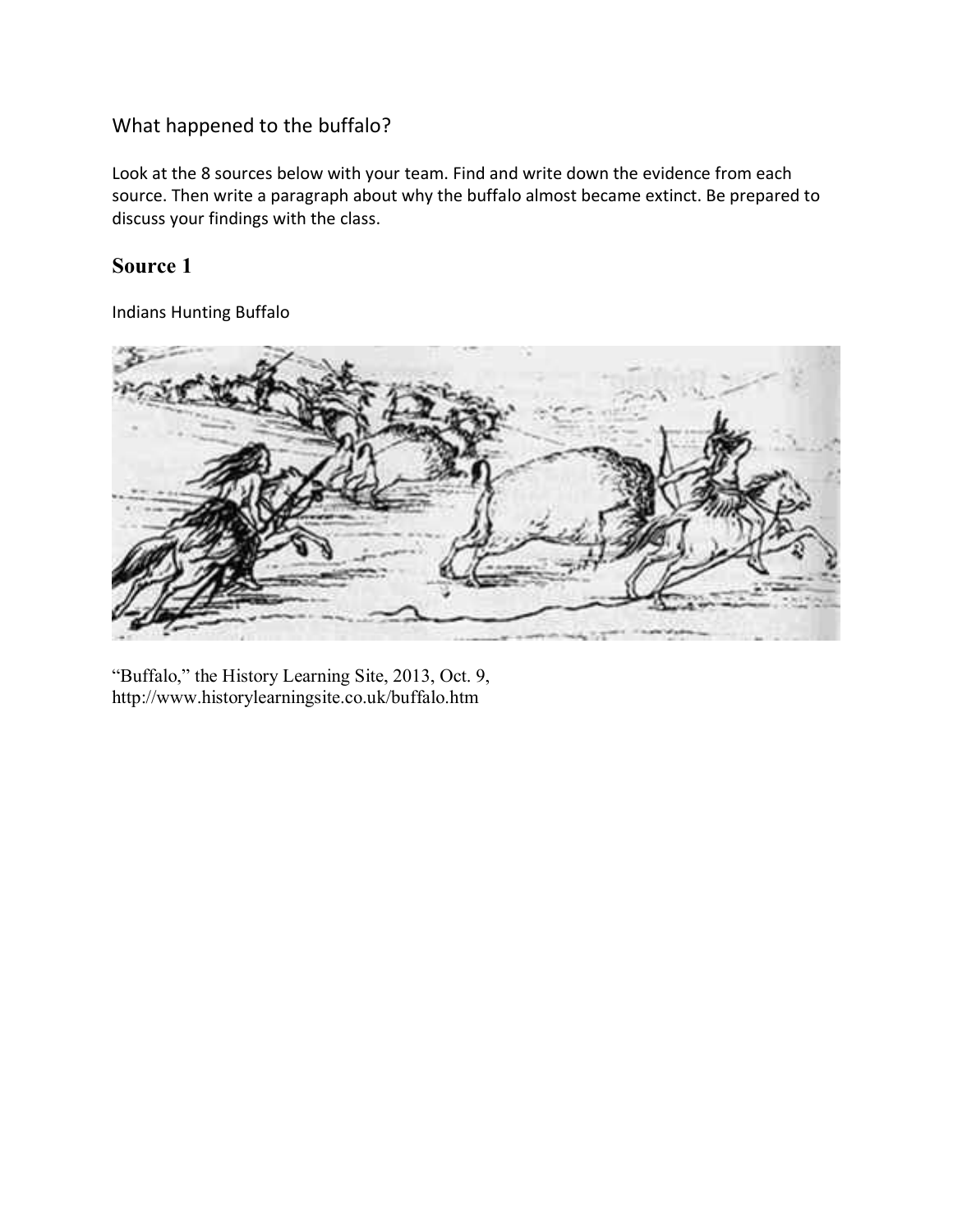Railroad Sharpshooters Killing Buffalo



Source: "Where the Buffalo Roamed", Science Blogs, Denver Public Library, 2013, Oct.9, http://scienceblogs.com/chaoticutopia/2008/10/08/where-the-buffalo-roamed/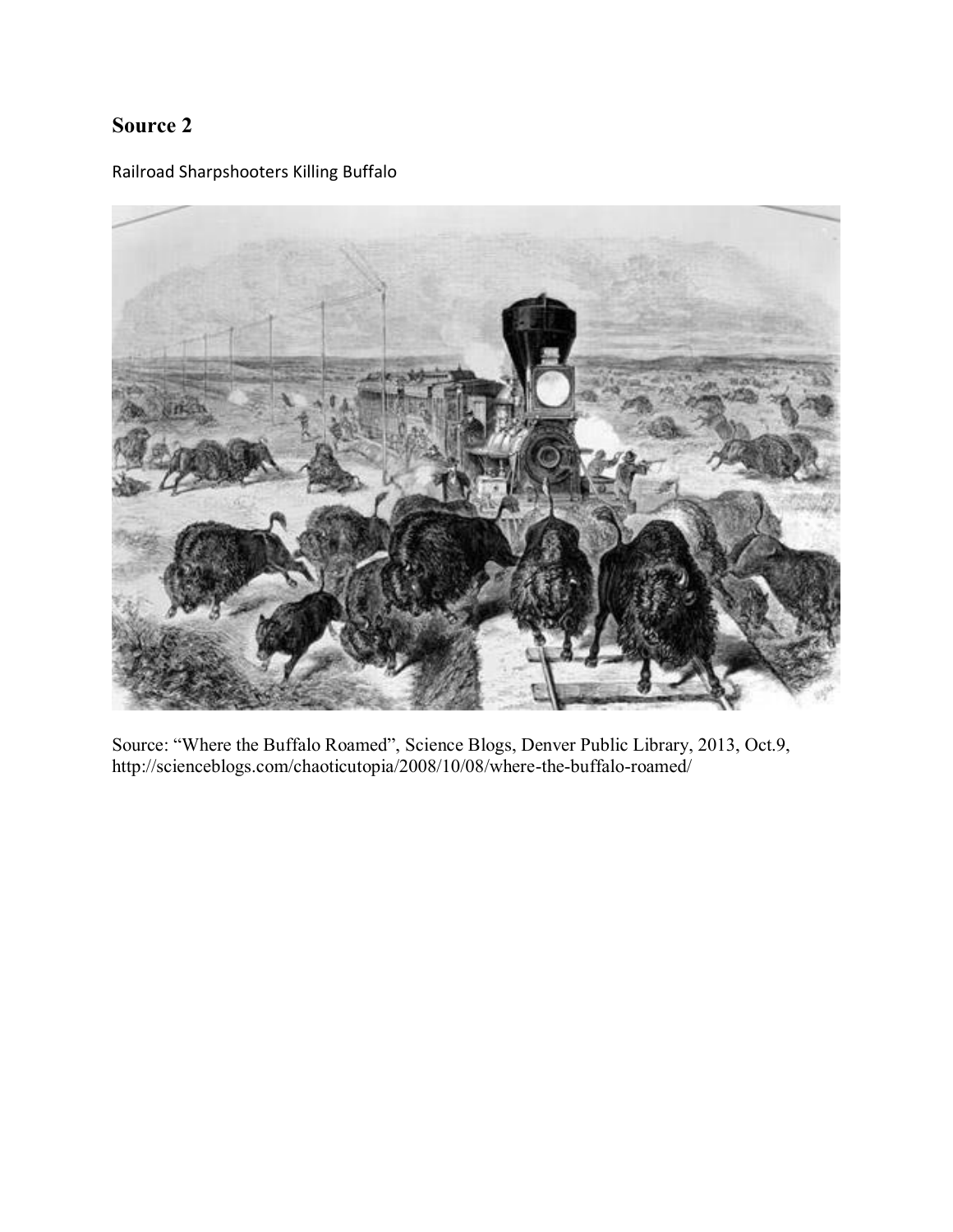#### Buffalo Jump



"American Indians used to chase buffalo over a cliff. The cliff was called a buffalo jump. The most famous of Wyoming's buffalo jumps is the Vore Buffalo Jump located near Beulah. From the layers of bones, scientists have estimated that some 20,000 bison were killed at the site and that it was in use as late as 1800 AD"

Santosa, Alex,"Buffalo Jump: Native American's Way to Kill Herds of Buffalos" February 21, 2007.http://www.neatorama.com/2007/02/21/buffalo-jump-native-americans-way-to-kill-herdsof-buffalos/#!lbbKR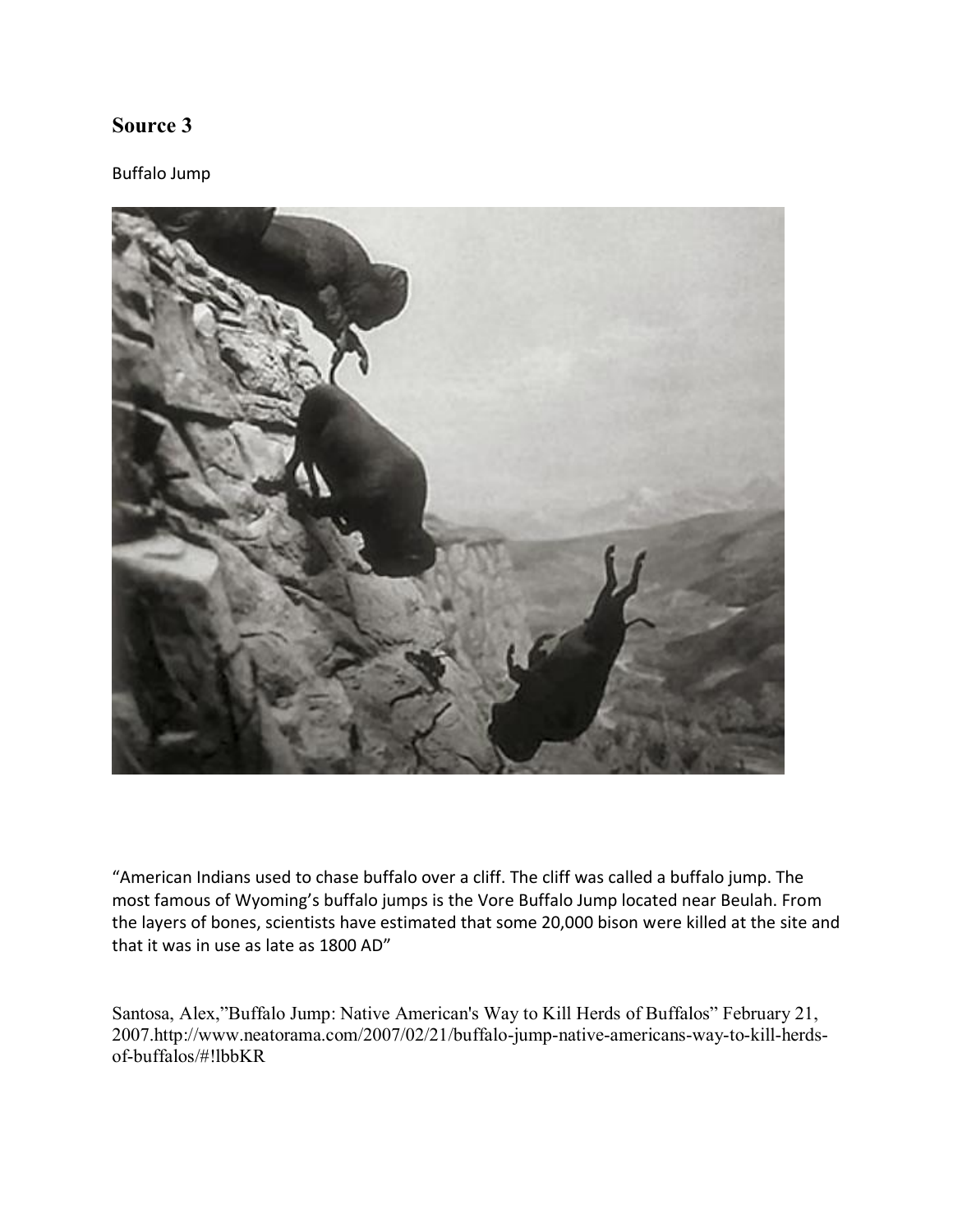Wright' buffalo hide yard in 1878, showing 40,000 buffalo hides, Dodge City, Kansas



"Buffalo Hides," National Archives and Records Administration, 2013, October 9. [http://www.archives.gov/,](http://www.archives.gov/)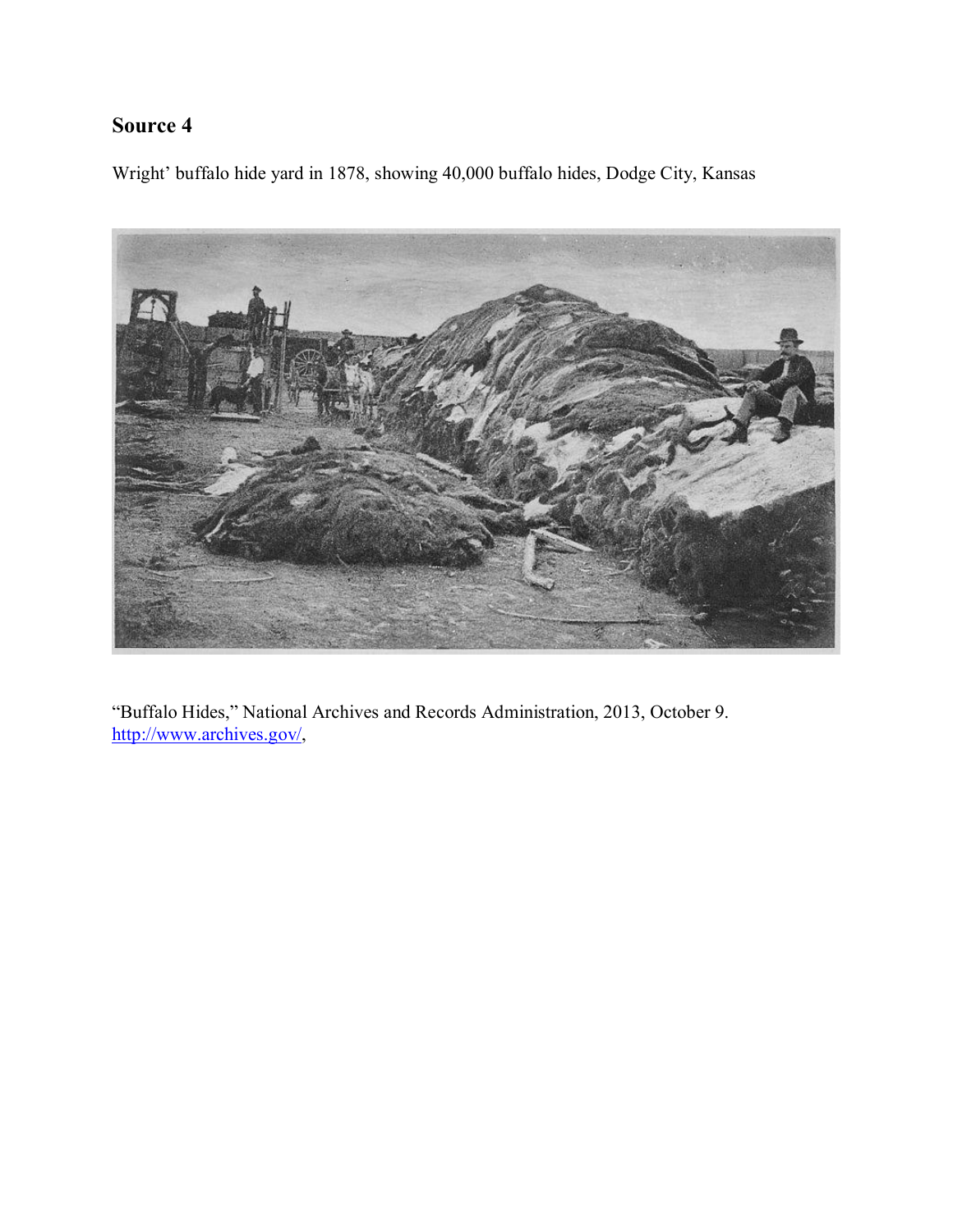Photograph from the mid-1870s of a pile of American buffalo skulls waiting to be ground for fertilizer.



Source: "Great Plains Indians" Textbook for America Surveys, 2013, Oct.9, http://www.austincc.edu/caddis/greatplains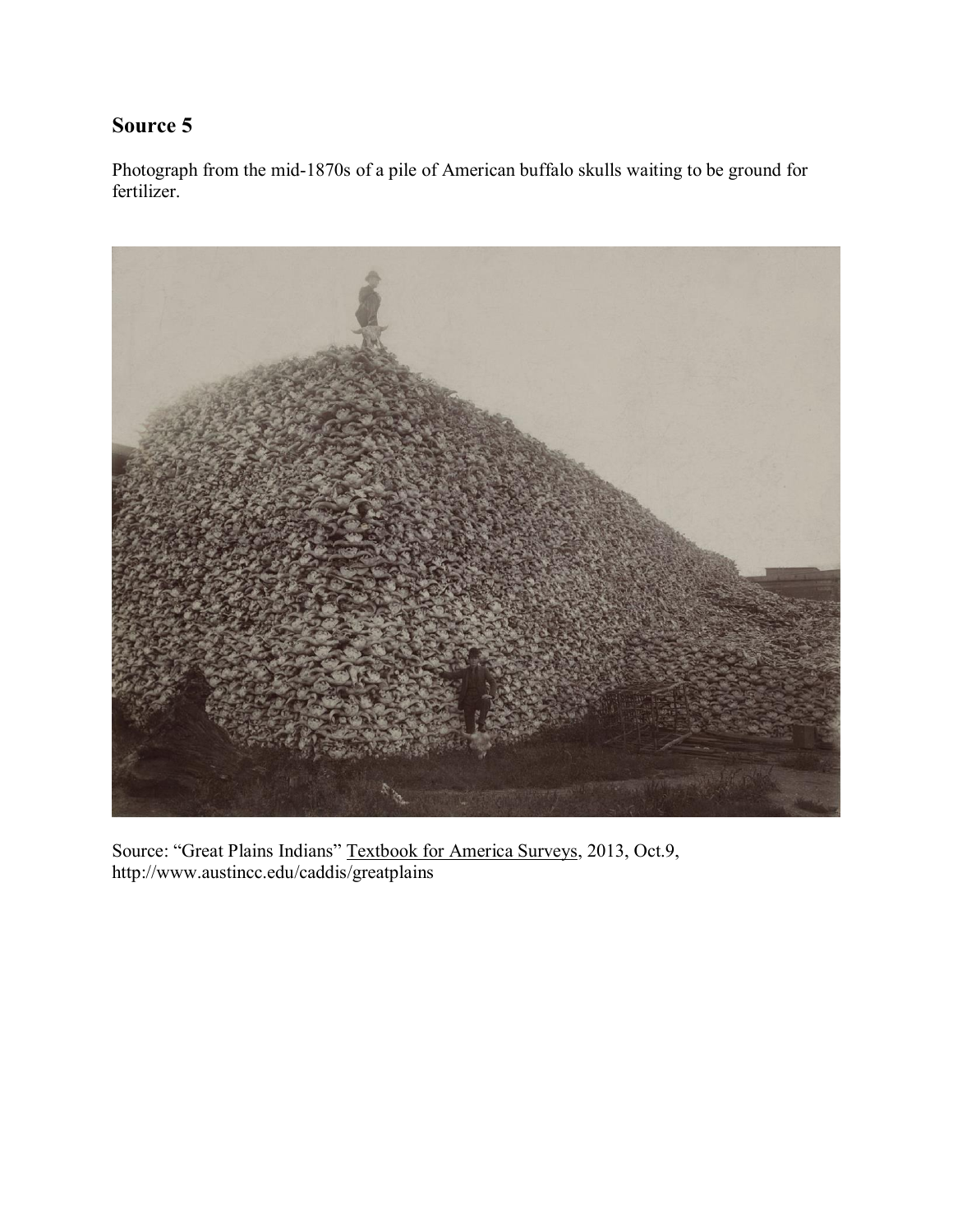"When the buffalo roamed the plains in multitudes, the Indian slaughtered only what he could eat and these he used to the hair and bones." Indeed, for thousands of years the huge bison herds were able to accommodate the loss of the relatively few animals taken by Native Americans. In the 1500s, however, things began to change. First, Spanish explorers introduced horses to the region. By the 1800s, Native Americans had learned to use the speedy steeds to chase bison, dramatically expanding their hunting range and effectiveness. Next, guns made their way into the hands of buffalo hunters, making them increasingly deadly hunters. But it was that arrival of vast waves of white settlers in the 1800s — and their conflict with the Native American residents of the prairies — that spelled the end for the buffalo. Among the earliest waves of settlers were trappers and traders, people who made their living selling meat and hides. By the 1870s, they were shipping hundreds of thousands of buffalo hides eastward each year: more than 1.5 million were packed aboard trains and wagons in the winter of 1872-73 alone."

Source: The American Buffalo: Spirit of a Nation, Nature Series, PBS, 2008, 9 Oct, 2013, http://www.pbs.org/wnet/nature/episodes/american-buffalo-spirit-of-anation/introduction/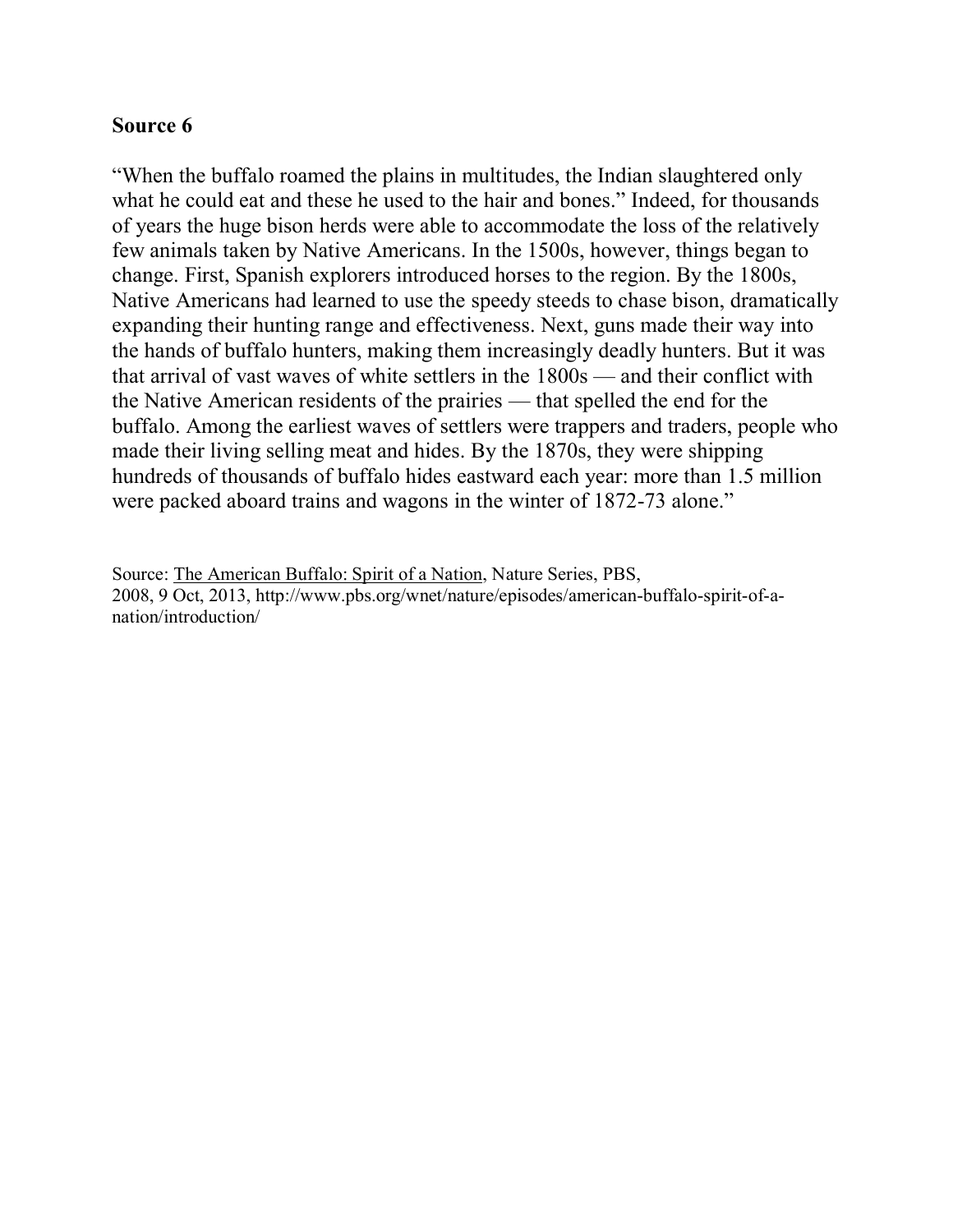"The commercial killers, however, weren't the only ones shooting bison. Train companies offered tourists the chance to shoot buffalo from the windows of their coaches, pausing only when they ran out of ammunition or the gun's barrel became too hot. There were even buffalo killing contests. In one, a Kansan set a record by killing 120 bison in just 40 minutes. "Buffalo" Bill Cody, hired to slaughter the animals, killed more than 4,000 buffalo in just two years."

Source: The American Buffalo: Spirit of a Nation, Nature Series, PBS, 2008, 9 Oct, 2013, http://www.pbs.org/wnet/nature/episodes/american-buffalo-spirit-of-anation/introduction/